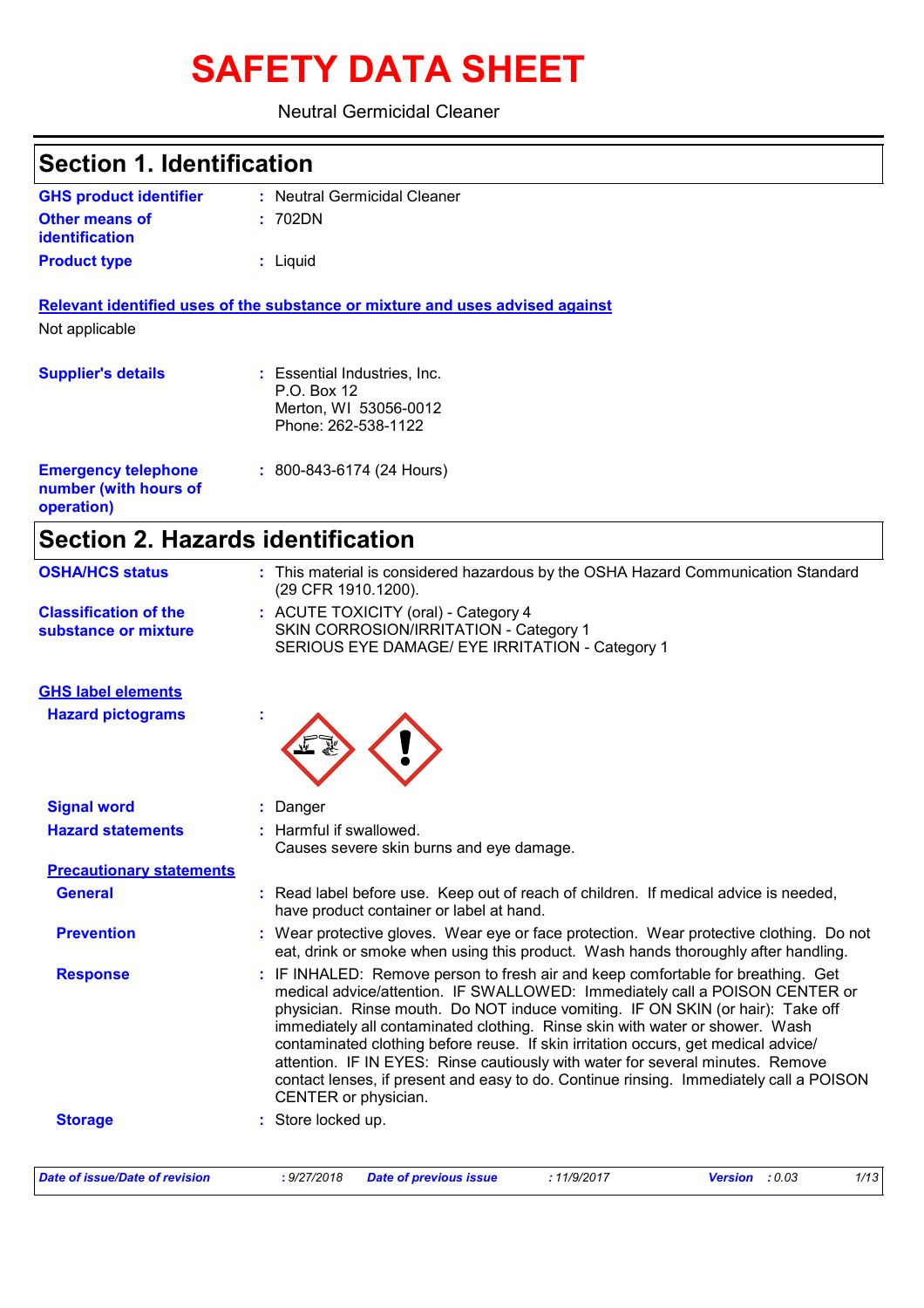### **Section 2. Hazards identification**

**Disposal :** Dispose of contents and container in accordance with all local, regional, national and international regulations.

#### **Hazards not otherwise classified**

### **Section 3. Composition/information on ingredients**

**:** None known.

| Substance/mixture     | : Mixture       |
|-----------------------|-----------------|
| Other means of        | : Not available |
| <i>identification</i> |                 |

#### **CAS number/other identifiers**

| <b>CAS</b> number   | : Not applicable |
|---------------------|------------------|
| <b>Product code</b> | : 702DN          |

| <b>Ingredient name</b>                        | $\frac{9}{6}$ | <b>CAS number</b> |
|-----------------------------------------------|---------------|-------------------|
| didecyldimethylammonium chloride              | $5 - 10$      | 7173-51-5         |
| Alkyldimethylbenzylammonium chloride (C12-16) | $1 - 5$       | 68424-85-1        |
| ∣Ethyl alcohol                                | $1 - 5$       | 64-17-5           |
| tetrasodium ethylene diamine tetraacetate     | $1 - 5$       | $ 64-02-8 $       |
| Alcohols, C12-15, ethoxylated                 | $1 - 5$       | 68131-39-5        |

Any concentration shown as a range is to protect confidentiality or is due to batch variation.

**There are no additional ingredients present which, within the current knowledge of the supplier and in the concentrations applicable, are classified as hazardous to health or the environment and hence require reporting in this section.**

**Occupational exposure limits, if available, are listed in Section 8.**

### **Section 4. First aid measures**

| <b>Description of necessary first aid measures</b> |                                                                                                                                                                                                                                                                                                                                                                                                                                                                                                                                                                                                                                                                                                                                                                                                                                                                      |
|----------------------------------------------------|----------------------------------------------------------------------------------------------------------------------------------------------------------------------------------------------------------------------------------------------------------------------------------------------------------------------------------------------------------------------------------------------------------------------------------------------------------------------------------------------------------------------------------------------------------------------------------------------------------------------------------------------------------------------------------------------------------------------------------------------------------------------------------------------------------------------------------------------------------------------|
| <b>Eye contact</b>                                 | : Get medical attention immediately. Call a poison center or physician. Immediately flush<br>eyes with plenty of water, occasionally lifting the upper and lower eyelids. Check for and<br>remove any contact lenses. Continue to rinse for at least 10 minutes. Chemical burns<br>must be treated promptly by a physician.                                                                                                                                                                                                                                                                                                                                                                                                                                                                                                                                          |
| <b>Inhalation</b>                                  | : Remove victim to fresh air and keep at rest in a position comfortable for breathing. If it<br>is suspected that fumes are still present, the rescuer should wear an appropriate mask<br>or self-contained breathing apparatus. If not breathing, if breathing is irregular or if<br>respiratory arrest occurs, provide artificial respiration or oxygen by trained personnel. It<br>may be dangerous to the person providing aid to give mouth-to-mouth resuscitation. If<br>unconscious, place in recovery position and get medical attention immediately. Maintain<br>an open airway. Loosen tight clothing such as a collar, tie, belt or waistband. In case of<br>inhalation of decomposition products in a fire, symptoms may be delayed. The exposed<br>person may need to be kept under medical surveillance for 48 hours. Get medical<br>advice/attention. |
| <b>Skin contact</b>                                | : Flush contaminated skin with plenty of water. Remove contaminated clothing and<br>shoes. Wash contaminated clothing thoroughly with water before removing it, or wear<br>gloves. Continue to rinse for at least 10 minutes. If skin irritation occurs, get medical<br>advice/attention. Chemical burns must be treated promptly by a physician. Wash<br>clothing before reuse. Clean shoes thoroughly before reuse.                                                                                                                                                                                                                                                                                                                                                                                                                                                |

| Date of issue/Date of revision | : 9/27/2018 Date of previous issue | : 11/9/2017 | <b>Version</b> : 0.03 | 2/13 |
|--------------------------------|------------------------------------|-------------|-----------------------|------|
|--------------------------------|------------------------------------|-------------|-----------------------|------|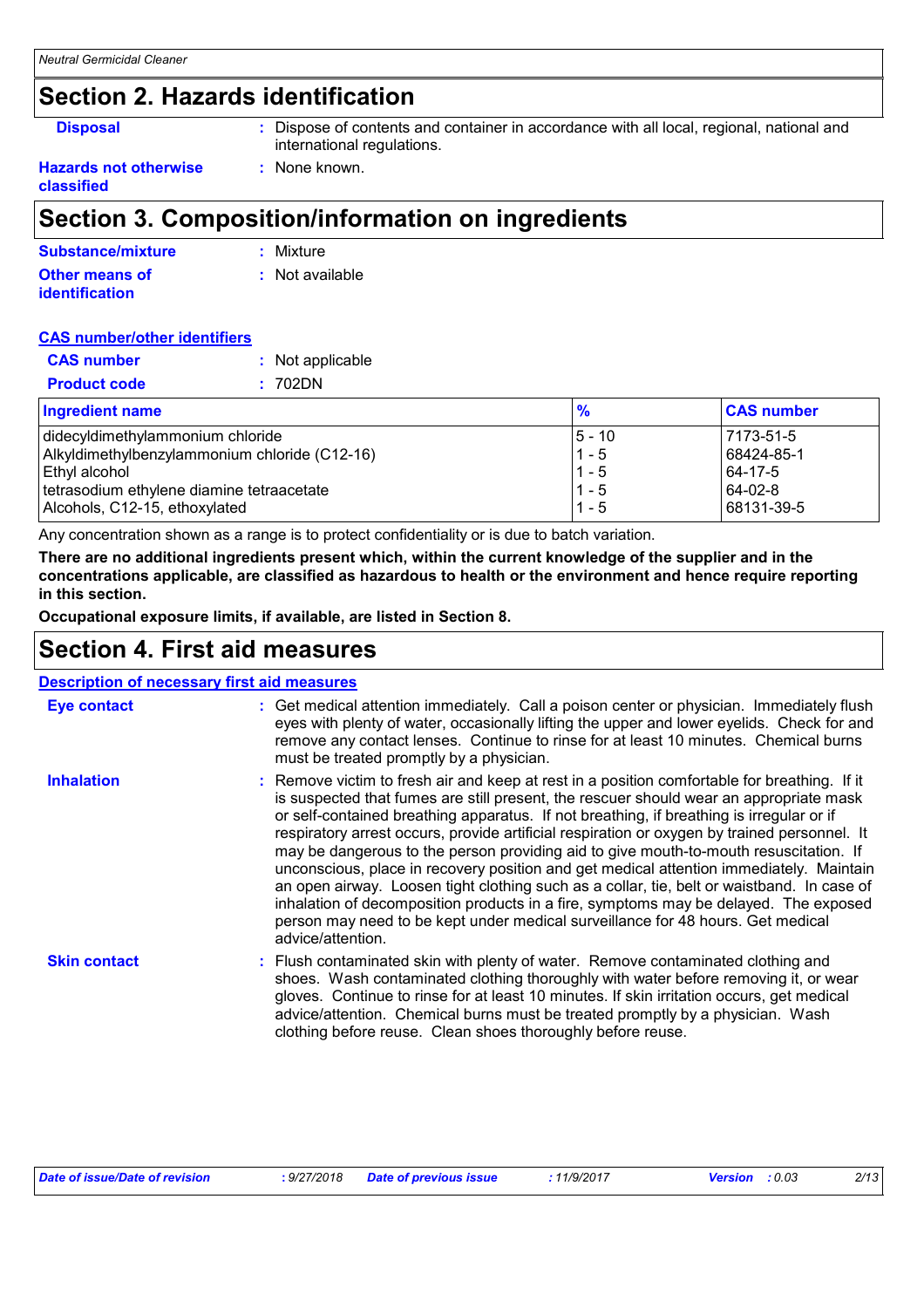# **Section 4. First aid measures**

| <b>Ingestion</b> | : Get medical attention immediately. Call a poison center or physician. Wash out mouth<br>with water. Remove dentures if any. Remove victim to fresh air and keep at rest in a<br>position comfortable for breathing. If material has been swallowed and the exposed<br>person is conscious, give small quantities of water to drink. Stop if the exposed person<br>feels sick as vomiting may be dangerous. Do not induce vomiting unless directed to do<br>so by medical personnel. If vomiting occurs, the head should be kept low so that vomit<br>does not enter the lungs. Chemical burns must be treated promptly by a physician.<br>Never give anything by mouth to an unconscious person. If unconscious, place in<br>recovery position and get medical attention immediately. Maintain an open airway. |
|------------------|------------------------------------------------------------------------------------------------------------------------------------------------------------------------------------------------------------------------------------------------------------------------------------------------------------------------------------------------------------------------------------------------------------------------------------------------------------------------------------------------------------------------------------------------------------------------------------------------------------------------------------------------------------------------------------------------------------------------------------------------------------------------------------------------------------------|
|                  | Loosen tight clothing such as a collar, tie, belt or waistband.                                                                                                                                                                                                                                                                                                                                                                                                                                                                                                                                                                                                                                                                                                                                                  |

| Most important symptoms/effects, acute and delayed |                                                                                                                                                                                                                                                                                                                                                                                                                 |
|----------------------------------------------------|-----------------------------------------------------------------------------------------------------------------------------------------------------------------------------------------------------------------------------------------------------------------------------------------------------------------------------------------------------------------------------------------------------------------|
| <b>Potential acute health effects</b>              |                                                                                                                                                                                                                                                                                                                                                                                                                 |
| <b>Eye contact</b>                                 | : Causes serious eye damage.                                                                                                                                                                                                                                                                                                                                                                                    |
| <b>Inhalation</b>                                  | : Mists and vapors can irritate the throat and respiratory tract. High vapor concentrations<br>may cause central nervous system effects. Symptoms may include headaches,<br>dizziness, drowsiness and death.                                                                                                                                                                                                    |
| <b>Skin contact</b>                                | : Causes severe burns.                                                                                                                                                                                                                                                                                                                                                                                          |
| <b>Ingestion</b>                                   | : Although of moderate to low toxicity, ingestion can cause gastrointestinal irritation,<br>nausea, vomiting and diarrhea, and death.                                                                                                                                                                                                                                                                           |
| <b>Over-exposure signs/symptoms</b>                |                                                                                                                                                                                                                                                                                                                                                                                                                 |
| <b>Eye contact</b>                                 | : Adverse symptoms may include the following:<br>pain<br>watering<br>redness                                                                                                                                                                                                                                                                                                                                    |
| <b>Inhalation</b>                                  | : Adverse symptoms may include the following:<br>Irritation<br>headache<br>dizziness/vertigo                                                                                                                                                                                                                                                                                                                    |
| <b>Skin contact</b>                                | : Adverse symptoms may include the following:<br>pain or irritation<br>redness<br>blistering may occur                                                                                                                                                                                                                                                                                                          |
| <b>Ingestion</b>                                   | : Adverse symptoms may include the following:<br>stomach pains                                                                                                                                                                                                                                                                                                                                                  |
|                                                    | Indication of immediate medical attention and special treatment needed, if necessary                                                                                                                                                                                                                                                                                                                            |
| <b>Notes to physician</b>                          | : In case of inhalation of decomposition products in a fire, symptoms may be delayed.<br>The exposed person may need to be kept under medical surveillance for 48 hours.                                                                                                                                                                                                                                        |
| <b>Specific treatments</b>                         | : No specific treatment.                                                                                                                                                                                                                                                                                                                                                                                        |
| <b>Protection of first-aiders</b>                  | : No action shall be taken involving any personal risk or without suitable training. If it is<br>suspected that fumes are still present, the rescuer should wear an appropriate mask or<br>self-contained breathing apparatus. It may be dangerous to the person providing aid to<br>give mouth-to-mouth resuscitation. Wash contaminated clothing thoroughly with water<br>before removing it, or wear gloves. |

**See toxicological information (section 8)**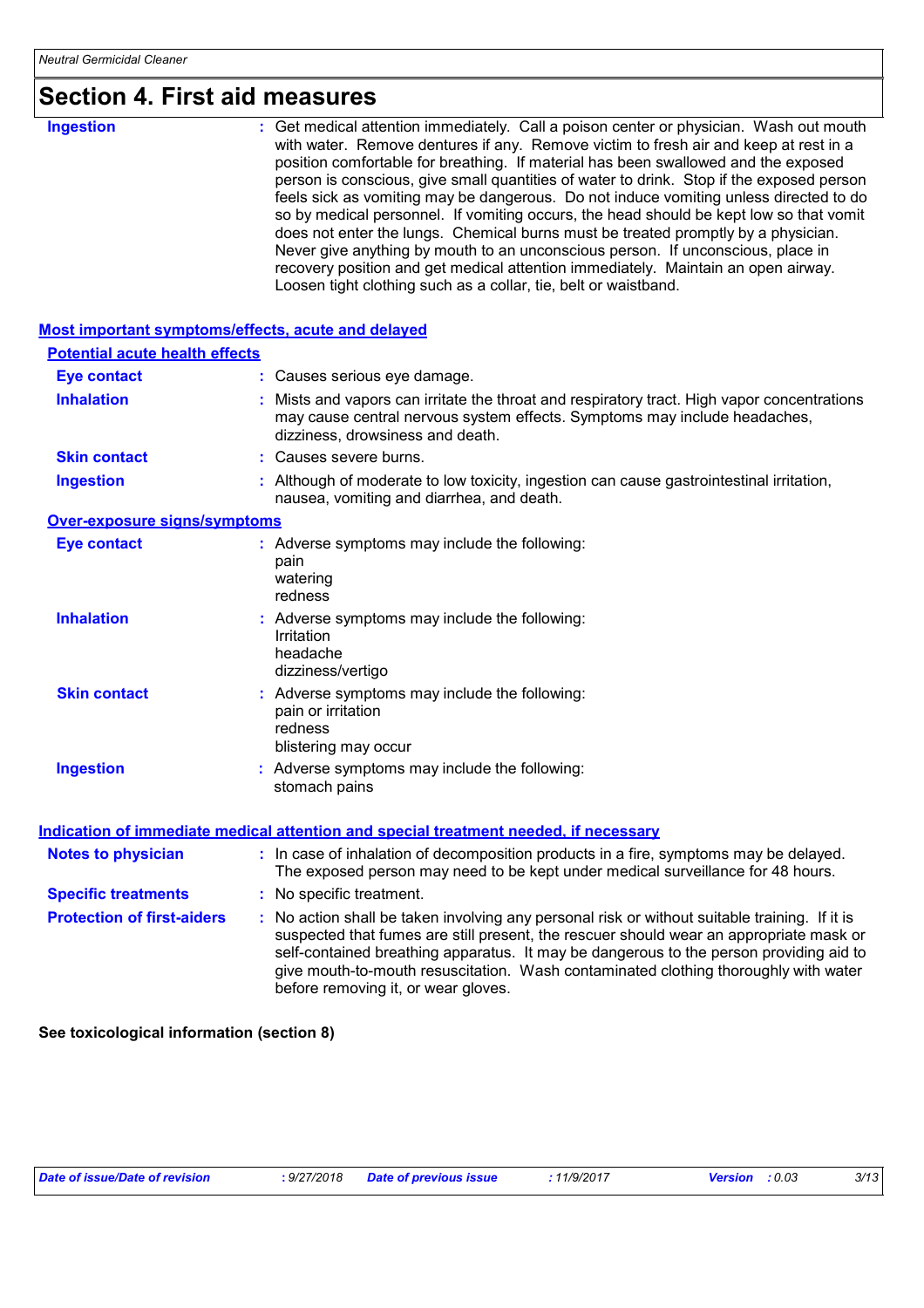# **Section 5. Fire-fighting measures**

| <b>Extinguishing media</b>                               |                                                                                                                                                                                                     |
|----------------------------------------------------------|-----------------------------------------------------------------------------------------------------------------------------------------------------------------------------------------------------|
| <b>Suitable extinguishing</b><br>media                   | : Use an extinguishing agent suitable for the surrounding fire.                                                                                                                                     |
| <b>Unsuitable extinguishing</b><br>media                 | : None known.                                                                                                                                                                                       |
| <b>Specific hazards arising</b><br>from the chemical     | : In a fire or if heated, a pressure increase will occur and the container may burst.                                                                                                               |
| <b>Hazardous thermal</b><br>decomposition products       | Decomposition products may include the following materials:<br>carbon dioxide<br>carbon monoxide<br>nitrogen oxides<br>halogenated compounds<br>metal oxide/oxides                                  |
| <b>Special protective actions</b><br>for fire-fighters   | : Promptly isolate the scene by removing all persons from the vicinity of the incident if<br>there is a fire. No action shall be taken involving any personal risk or without suitable<br>training. |
| <b>Special protective</b><br>equipment for fire-fighters | Fire-fighters should wear appropriate protective equipment and self-contained breathing<br>apparatus (SCBA) with a full face-piece operated in positive pressure mode.                              |

### **Section 6. Accidental release measures**

|                                                       | Personal precautions, protective equipment and emergency procedures                                                                                                                                                                                                                                                                                                                                                                                                                                                                                                                                                                                                                                          |
|-------------------------------------------------------|--------------------------------------------------------------------------------------------------------------------------------------------------------------------------------------------------------------------------------------------------------------------------------------------------------------------------------------------------------------------------------------------------------------------------------------------------------------------------------------------------------------------------------------------------------------------------------------------------------------------------------------------------------------------------------------------------------------|
| For non-emergency<br>personnel                        | : No action shall be taken involving any personal risk or without suitable training.<br>Evacuate surrounding areas. Keep unnecessary and unprotected personnel from<br>entering. Do not touch or walk through spilled material. Do not breathe vapor or mist.<br>Provide adequate ventilation. Wear appropriate respirator when ventilation is<br>inadequate. Put on appropriate personal protective equipment.                                                                                                                                                                                                                                                                                              |
| <b>For emergency responders :</b>                     | If specialized clothing is required to deal with the spillage, take note of any information in<br>Section 8 on suitable and unsuitable materials. See also the information in "For non-<br>emergency personnel".                                                                                                                                                                                                                                                                                                                                                                                                                                                                                             |
| <b>Environmental precautions</b>                      | : Avoid dispersal of spilled material and runoff and contact with soil, waterways, drains<br>and sewers. Inform the relevant authorities if the product has caused environmental<br>pollution (sewers, waterways, soil or air).                                                                                                                                                                                                                                                                                                                                                                                                                                                                              |
| Methods and materials for containment and cleaning up |                                                                                                                                                                                                                                                                                                                                                                                                                                                                                                                                                                                                                                                                                                              |
| <b>Small spill</b>                                    | : Stop leak if without risk. Move containers from spill area. Dilute with water and mop up<br>if water-soluble. Alternatively, or if water-insoluble, absorb with an inert dry material and<br>place in an appropriate waste disposal container. Dispose of via a licensed waste<br>disposal contractor.                                                                                                                                                                                                                                                                                                                                                                                                     |
| <b>Large spill</b>                                    | : Stop leak if without risk. Move containers from spill area. Approach release from<br>upwind. Prevent entry into sewers, water courses, basements or confined areas. Wash<br>spillages into an effluent treatment plant or proceed as follows. Contain and collect<br>spillage with non-combustible, absorbent material e.g. sand, earth, vermiculite or<br>diatomaceous earth and place in container for disposal according to local regulations<br>(see Section 13). Dispose of via a licensed waste disposal contractor. Contaminated<br>absorbent material may pose the same hazard as the spilled product. Note: see<br>Section 1 for emergency contact information and Section 13 for waste disposal. |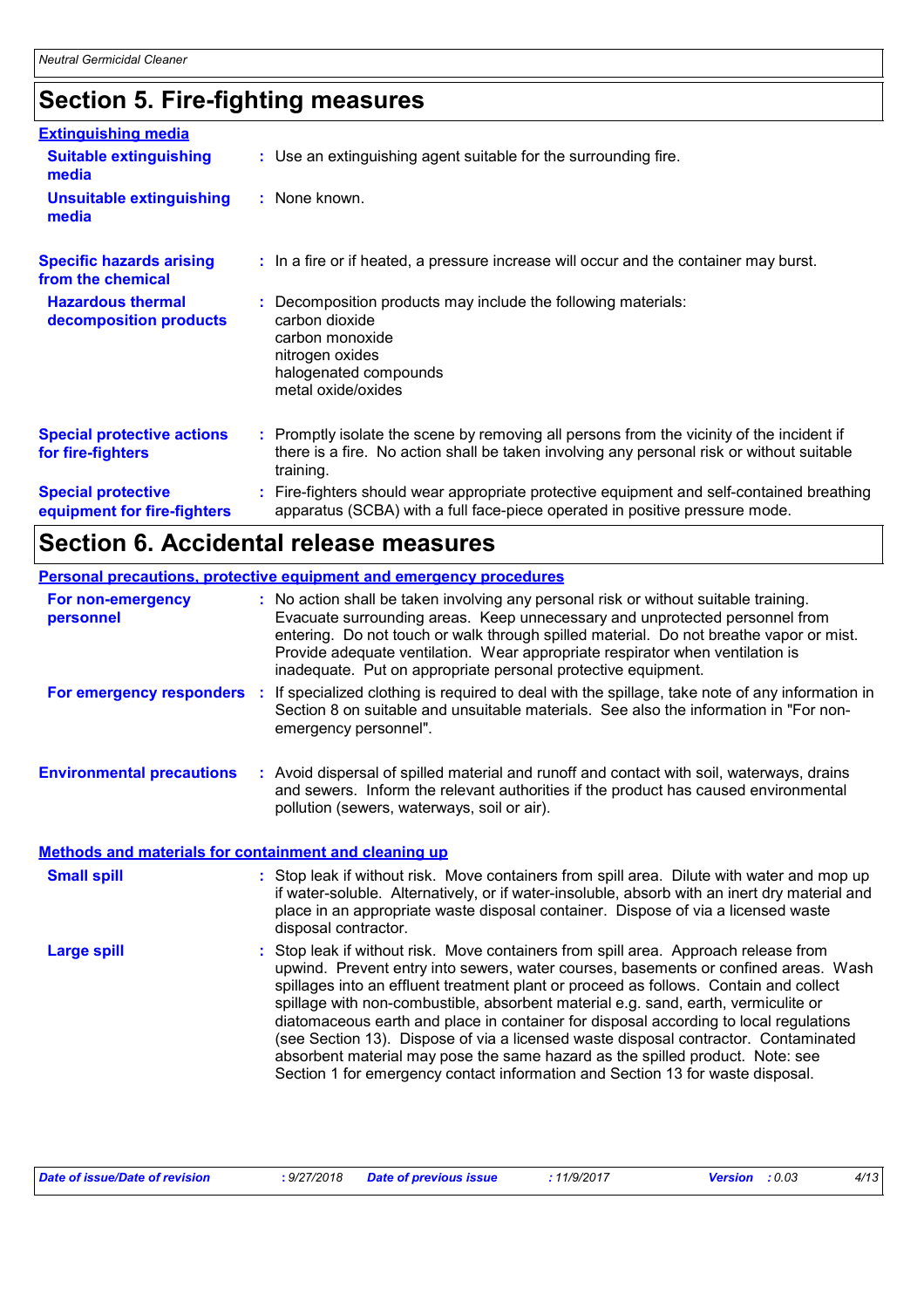# **Section 7. Handling and storage**

| <b>Precautions for safe handling</b>                                             |                                                                                                                                                                                                                                                                                                                                                                                                                                                                                                                                                            |
|----------------------------------------------------------------------------------|------------------------------------------------------------------------------------------------------------------------------------------------------------------------------------------------------------------------------------------------------------------------------------------------------------------------------------------------------------------------------------------------------------------------------------------------------------------------------------------------------------------------------------------------------------|
| <b>Protective measures</b>                                                       | : Put on appropriate personal protective equipment (see Section 8). Do not get in eyes or<br>on skin or clothing. Do not breathe vapor or mist. Do not ingest. If during normal use<br>the material presents a respiratory hazard, use only with adequate ventilation or wear<br>appropriate respirator. Keep in the original container or an approved alternative made<br>from a compatible material, kept tightly closed when not in use. Keep away from acids.<br>Empty containers retain product residue and can be hazardous. Do not reuse container. |
| <b>Advice on general</b><br>occupational hygiene                                 | : Eating, drinking and smoking should be prohibited in areas where this material is<br>handled, stored and processed. Workers should wash hands and face before eating,<br>drinking and smoking. Remove contaminated clothing and protective equipment before<br>entering eating areas. See also Section 8 for additional information on hygiene<br>measures.                                                                                                                                                                                              |
| <b>Conditions for safe storage,</b><br>including any<br><b>incompatibilities</b> | : Store in accordance with local regulations. Store in original container protected from<br>direct sunlight in a dry, cool and well-ventilated area, away from incompatible materials<br>and food and drink. Store locked up. Separate from acids. Keep container tightly<br>closed and sealed until ready for use. Containers that have been opened must be<br>carefully resealed and kept upright to prevent leakage. Do not store in unlabeled<br>containers. Use appropriate containment to avoid environmental contamination.                         |

### **Section 8. Exposure controls/personal protection**

#### **Control parameters**

#### **Occupational exposure limits**

| <b>Ingredient name</b> | <b>Exposure limits</b>                    |  |  |
|------------------------|-------------------------------------------|--|--|
| Ethyl alcohol          | <b>ACGIH TLV (United States, 4/2014).</b> |  |  |
|                        | STEL: 1000 ppm 15 minutes.                |  |  |
|                        | OSHA PEL 1989 (United States, 3/1989).    |  |  |
|                        | TWA: 1000 ppm 8 hours.                    |  |  |
|                        | TWA: 1900 mg/m <sup>3</sup> 8 hours.      |  |  |
|                        | NIOSH REL (United States, 10/2013).       |  |  |
|                        | TWA: 1000 ppm 10 hours.                   |  |  |
|                        | TWA: 1900 mg/m <sup>3</sup> 10 hours.     |  |  |
|                        | OSHA PEL (United States, 2/2013).         |  |  |
|                        | TWA: 1000 ppm 8 hours.                    |  |  |
|                        | TWA: 1900 mg/m <sup>3</sup> 8 hours.      |  |  |

| <b>Appropriate engineering</b><br><b>controls</b> | : If user operations generate dust, fumes, gas, vapor or mist, use process enclosures,<br>local exhaust ventilation or other engineering controls to keep worker exposure to<br>airborne contaminants below any recommended or statutory limits.                                                                                                |
|---------------------------------------------------|-------------------------------------------------------------------------------------------------------------------------------------------------------------------------------------------------------------------------------------------------------------------------------------------------------------------------------------------------|
| <b>Environmental exposure</b><br><b>controls</b>  | : Emissions from ventilation or work process equipment should be checked to ensure<br>they comply with the requirements of environmental protection legislation. In some<br>cases, fume scrubbers, filters or engineering modifications to the process equipment<br>will be necessary to reduce emissions to acceptable levels.                 |
| <b>Individual protection measures</b>             |                                                                                                                                                                                                                                                                                                                                                 |
| <b>Hygiene measures</b>                           | : Wash hands, forearms and face thoroughly after handling chemical products, before<br>eating, smoking and using the lavatory and at the end of the working period.<br>Appropriate techniques should be used to remove potentially contaminated clothing.<br>Wash contaminated clothing before reusing. Ensure that eyewash stations and safety |

| Date of issue/Date of revision | : 9/27/2018 Date of previous issue | 11/9/2017 | <b>Version</b> : 0.03 | 5/13 |
|--------------------------------|------------------------------------|-----------|-----------------------|------|
|                                |                                    |           |                       |      |

showers are close to the workstation location.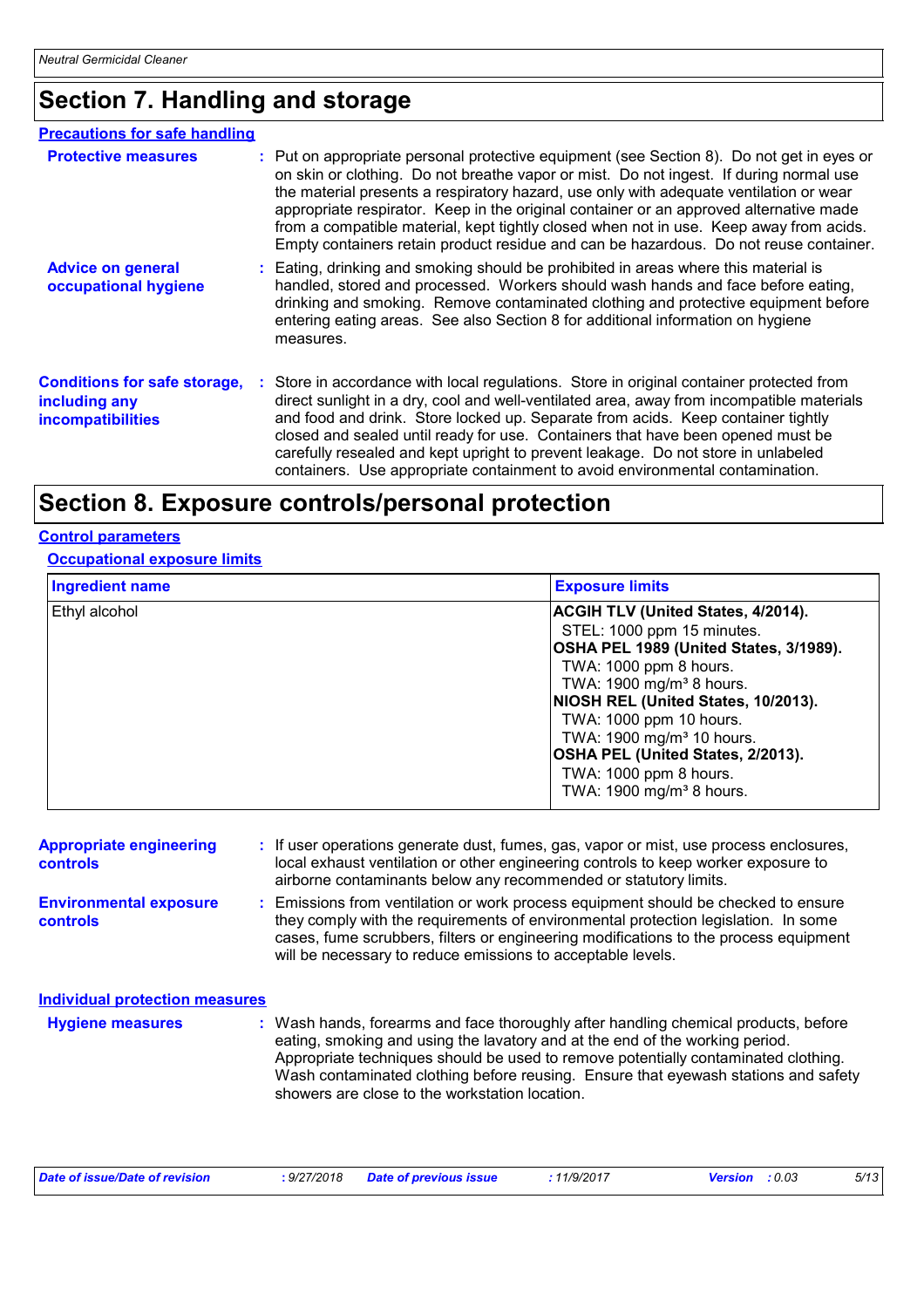# **Section 8. Exposure controls/personal protection**

| <b>Eye/face protection</b>    | : Safety eyewear complying with an approved standard should be used when a risk<br>assessment indicates this is necessary to avoid exposure to liquid splashes, mists,<br>gases or dusts. If contact is possible, the following protection should be worn, unless<br>the assessment indicates a higher degree of protection: chemical splash goggles and/<br>or face shield. If inhalation hazards exist, a full-face respirator may be required instead.                                                                                                                                                              |
|-------------------------------|------------------------------------------------------------------------------------------------------------------------------------------------------------------------------------------------------------------------------------------------------------------------------------------------------------------------------------------------------------------------------------------------------------------------------------------------------------------------------------------------------------------------------------------------------------------------------------------------------------------------|
| <b>Skin protection</b>        |                                                                                                                                                                                                                                                                                                                                                                                                                                                                                                                                                                                                                        |
| <b>Hand protection</b>        | : Chemical-resistant, impervious gloves complying with an approved standard should be<br>worn at all times when handling chemical products if a risk assessment indicates this is<br>necessary. Considering the parameters specified by the glove manufacturer, check<br>during use that the gloves are still retaining their protective properties. It should be<br>noted that the time to breakthrough for any glove material may be different for different<br>glove manufacturers. In the case of mixtures, consisting of several substances, the<br>protection time of the gloves cannot be accurately estimated. |
| <b>Body protection</b>        | : Personal protective equipment for the body should be selected based on the task being<br>performed and the risks involved and should be approved by a specialist before<br>handling this product.                                                                                                                                                                                                                                                                                                                                                                                                                    |
| <b>Other skin protection</b>  | : Appropriate footwear and any additional skin protection measures should be selected<br>based on the task being performed and the risks involved and should be approved by a<br>specialist before handling this product.                                                                                                                                                                                                                                                                                                                                                                                              |
| <b>Respiratory protection</b> | : Use a properly fitted, air-purifying or air-fed respirator complying with an approved<br>standard if a risk assessment indicates this is necessary. Respirator selection must be<br>based on known or anticipated exposure levels, the hazards of the product and the safe<br>working limits of the selected respirator.                                                                                                                                                                                                                                                                                             |

# **Section 9. Physical and chemical properties**

| <b>Appearance</b>                                 |                                                                                                                                                 |
|---------------------------------------------------|-------------------------------------------------------------------------------------------------------------------------------------------------|
| <b>Physical state</b>                             | : Liquid                                                                                                                                        |
| <b>Color</b>                                      | $:$ Green                                                                                                                                       |
| <b>Odor</b>                                       | : Herbal                                                                                                                                        |
| <b>Odor threshold</b>                             | : Not available                                                                                                                                 |
| pH                                                | $: 7.2 - 8.2$                                                                                                                                   |
| <b>Melting point</b>                              | : $0^{\circ}$ C (32 $^{\circ}$ F)                                                                                                               |
| <b>Boiling point</b>                              | : $100^{\circ}$ C (212 $^{\circ}$ F)                                                                                                            |
| <b>Flash point</b>                                | : Closed cup: >93.334°C (>200°F)                                                                                                                |
| <b>Evaporation rate</b>                           | : Not available                                                                                                                                 |
| <b>Flammability (solid, gas)</b>                  | : Not available                                                                                                                                 |
| Lower and upper explosive<br>(flammable) limits   | : Not available                                                                                                                                 |
| <b>Vapor pressure</b>                             | $:$ <4 kPa (<30 mm Hg) [room temperature]                                                                                                       |
| <b>Vapor density</b>                              | : $<$ 1 [Air = 1]                                                                                                                               |
| <b>Specific gravity</b>                           | $: 1$ g/cm <sup>3</sup>                                                                                                                         |
| <b>Solubility</b>                                 | : Not available                                                                                                                                 |
| <b>Partition coefficient: n-</b><br>octanol/water | : Not available                                                                                                                                 |
| <b>Auto-ignition temperature</b>                  | : Not available                                                                                                                                 |
| <b>Viscosity</b>                                  | : Not available                                                                                                                                 |
| <b>VOC content</b>                                | $: 2.6\%$                                                                                                                                       |
|                                                   | VOCs are calculated following the requirements under 40 CFR, Part 59, Subpart C for Consumer Products and Subpart D for Architectural Coatings. |

#### **Aerosol product**

| Date of issue/Date of revision | : 9/27/2018 Date of previous issue | 11/9/2017 | <b>Version</b> : 0.03 | 6/13 |
|--------------------------------|------------------------------------|-----------|-----------------------|------|
|                                |                                    |           |                       |      |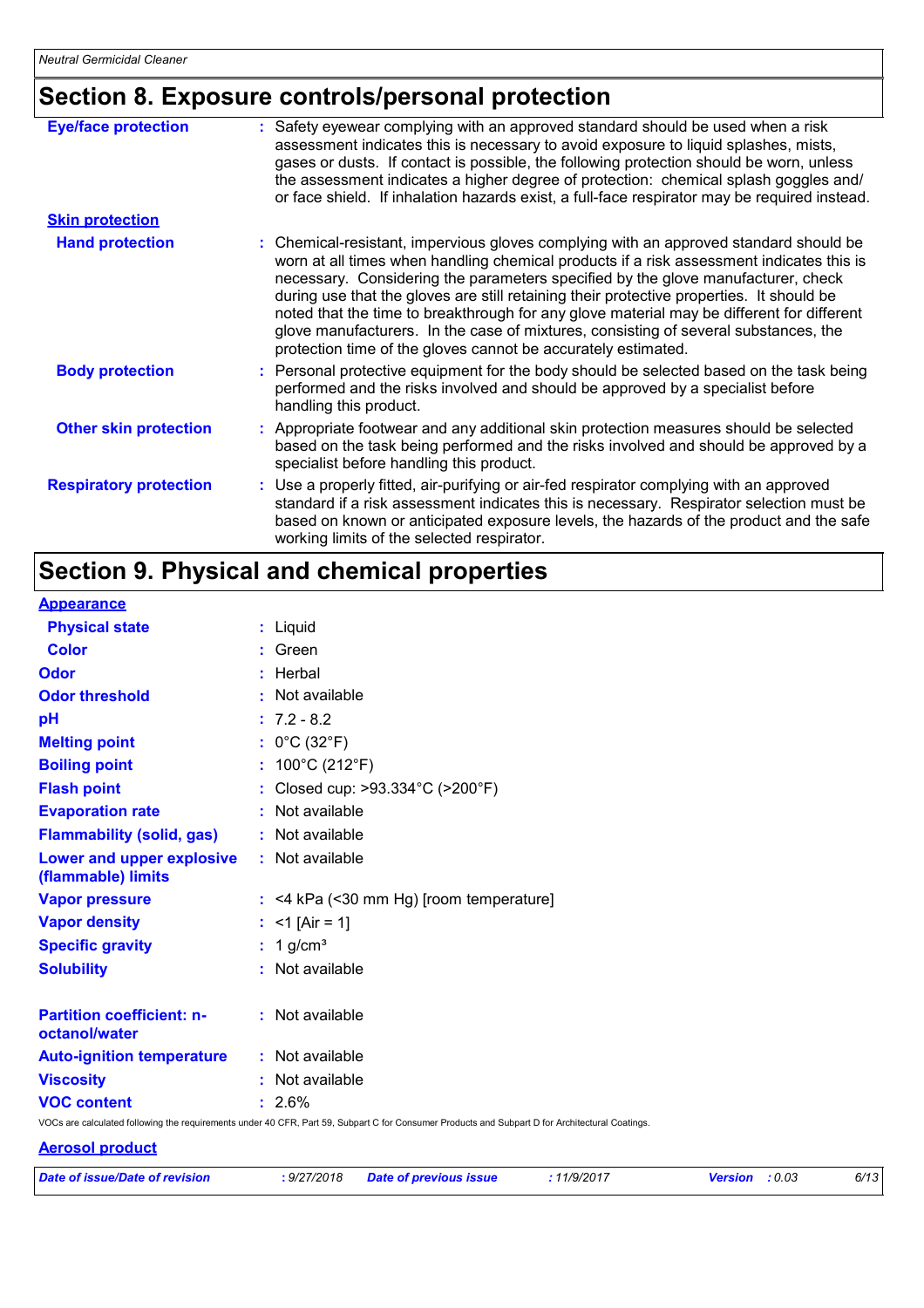# **Section 10. Stability and reactivity**

| <b>Reactivity</b>                            | : No specific test data related to reactivity available for this product or its ingredients.              |
|----------------------------------------------|-----------------------------------------------------------------------------------------------------------|
| <b>Chemical stability</b>                    | : The product is stable.                                                                                  |
| <b>Possibility of hazardous</b><br>reactions | : Under normal conditions of storage and use, hazardous reactions will not occur.                         |
| <b>Conditions to avoid</b>                   | : No specific data.                                                                                       |
| <b>Incompatible materials</b>                | : Reactive or incompatible with the following materials:<br>acids                                         |
| <b>Hazardous decomposition</b><br>products   | : Under normal conditions of storage and use, hazardous decomposition products should<br>not be produced. |

# **Section 11. Toxicological information**

#### **Information on toxicological effects**

#### **Acute toxicity**

| <b>Product/ingredient name</b>                   | <b>Result</b>                | <b>Species</b> | <b>Dose</b>              | <b>Exposure</b> |
|--------------------------------------------------|------------------------------|----------------|--------------------------|-----------------|
| didecyldimethylammonium<br>chloride              | LD50 Oral                    | Rat            | 84 mg/kg                 |                 |
| Alkyldimethylbenzylammonium<br>chloride (C12-16) | LD50 Oral                    | Rat            | 426 mg/kg                |                 |
| Ethyl alcohol                                    | <b>LC50 Inhalation Vapor</b> | Rat            | 124700 mg/m <sup>3</sup> | 4 hours         |
|                                                  | LD50 Oral                    | Rat            | 7 g/kg                   |                 |
| tetrasodium ethylene diamine<br>l tetraacetate   | LD50 Oral                    | Rat            | $10$ g/kg                |                 |
| Alcohols, C12-15, ethoxylated LD50 Oral          |                              | Rat            | $2$ g/kg                 |                 |

#### **Irritation/Corrosion**

| <b>Product/ingredient name</b>                   | <b>Result</b>            | <b>Species</b> | <b>Score</b>   | <b>Exposure</b> | <b>Observation</b> |
|--------------------------------------------------|--------------------------|----------------|----------------|-----------------|--------------------|
| didecyldimethylammonium                          | Skin - Severe irritant   | Rabbit         |                | 500             |                    |
| chloride                                         |                          |                |                | milligrams      |                    |
| Alkyldimethylbenzylammonium<br>chloride (C12-16) | Skin - Severe irritant   | Rabbit         |                | 25 milligrams   |                    |
| Ethyl alcohol                                    | Eyes - Mild irritant     | Rabbit         |                | 24 hours 500    |                    |
|                                                  |                          |                |                | milligrams      |                    |
|                                                  | Eyes - Moderate irritant | Rabbit         |                | 0.066666667     |                    |
|                                                  |                          |                |                | minutes 100     |                    |
|                                                  |                          |                |                | milligrams      |                    |
|                                                  | Eyes - Moderate irritant | Rabbit         |                | 100             |                    |
|                                                  |                          |                |                | microliters     |                    |
|                                                  | Eyes - Severe irritant   | Rabbit         |                | 500             |                    |
|                                                  |                          |                |                | milligrams      |                    |
|                                                  | Skin - Mild irritant     | Rabbit         |                | 400             |                    |
|                                                  |                          |                |                | milligrams      |                    |
|                                                  | Skin - Moderate irritant | Rabbit         |                | 24 hours 20     |                    |
|                                                  |                          |                |                | milligrams      |                    |
| tetrasodium ethylene diamine                     | Eyes - Moderate irritant | Rabbit         | $\blacksquare$ | 24 hours 100    | $\blacksquare$     |
| tetraacetate                                     |                          |                |                | milligrams      |                    |
|                                                  | Skin - Moderate irritant | Rabbit         |                | 24 hours 500    |                    |
|                                                  |                          |                |                | milligrams      |                    |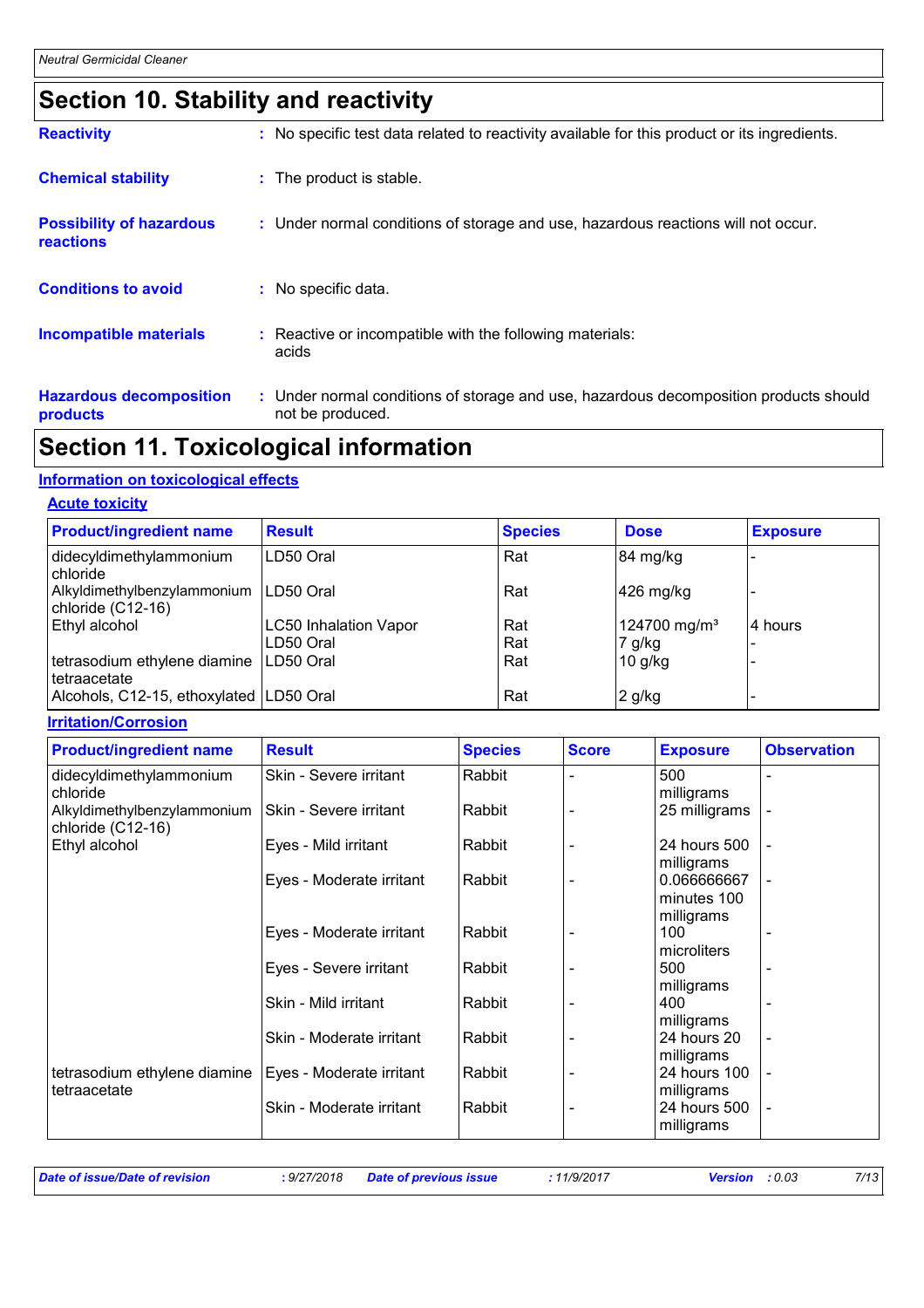### **Section 11. Toxicological information**

#### **Sensitization**

Not available

#### **Mutagenicity**

Not available

#### **Carcinogenicity**

Not available

#### **Classification**

| <b>Product/ingredient name</b> | <b>OSHA</b> | <b>IARC</b> | <b>NTP</b> |
|--------------------------------|-------------|-------------|------------|
| Ethyl alcohol                  |             |             |            |

#### **Reproductive toxicity**

Not available

#### **Teratogenicity**

Not available

#### **Specific target organ toxicity (single exposure)**

Not available

#### **Specific target organ toxicity (repeated exposure)**

Not available

#### **Aspiration hazard**

Not available

| <b>Information on the likely</b><br>routes of exposure | : Not available                                                                                                                                                                                            |
|--------------------------------------------------------|------------------------------------------------------------------------------------------------------------------------------------------------------------------------------------------------------------|
| <b>Potential acute health effects</b>                  |                                                                                                                                                                                                            |
| <b>Eye contact</b>                                     | : Causes serious eye damage.                                                                                                                                                                               |
| <b>Inhalation</b>                                      | Mists and vapors can irritate the throat and respiratory tract. High vapor concentrations<br>may cause central nervous system effects. Symptoms may include headaches,<br>dizziness, drowsiness and death. |
| <b>Skin contact</b>                                    | : Causes severe burns.                                                                                                                                                                                     |
| <b>Ingestion</b>                                       | Although of moderate to low toxicity, ingestion can cause gastrointestinal irritation,<br>nausea, vomiting and diarrhea, and death.                                                                        |
|                                                        | <b>Symptoms related to the physical, chemical and toxicological characteristics</b>                                                                                                                        |
| <b>Eye contact</b>                                     | : Adverse symptoms may include the following:<br>pain<br>watering<br>redness                                                                                                                               |
| <b>Inhalation</b>                                      | : Adverse symptoms may include the following:<br>Irritation<br>headache<br>dizziness/vertigo                                                                                                               |
| <b>Skin contact</b>                                    | : Adverse symptoms may include the following:<br>pain or irritation<br>redness<br>blistering may occur                                                                                                     |
| <b>Ingestion</b>                                       | Adverse symptoms may include the following:<br>stomach pains                                                                                                                                               |
| <b>Date of issue/Date of revision</b>                  | : 9/27/2018<br>: 11/9/2017<br><b>Version</b> : $0.03$<br>8/13<br><b>Date of previous issue</b>                                                                                                             |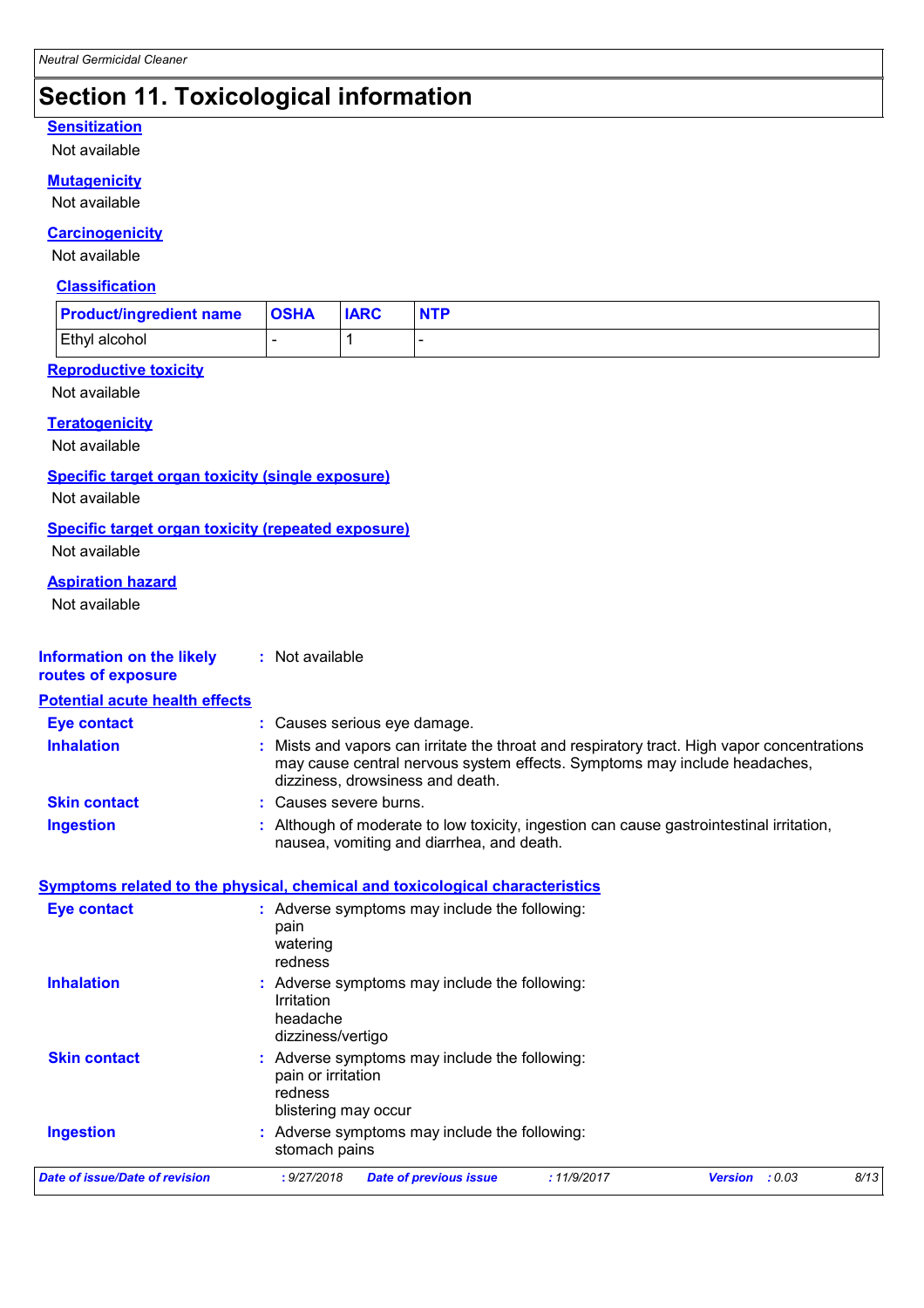# **Section 11. Toxicological information**

#### **Delayed and immediate effects and also chronic effects from short and long term exposure**

| <b>Short term exposure</b>              |                                                     |
|-----------------------------------------|-----------------------------------------------------|
| <b>Potential immediate</b><br>effects   | $:$ Not available                                   |
| <b>Potential delayed effects</b>        | : Not available                                     |
| <b>Long term exposure</b>               |                                                     |
| <b>Potential immediate</b><br>effects   | : Not available                                     |
| <b>Potential delayed effects</b>        | : Not available                                     |
| <b>Potential chronic health effects</b> |                                                     |
| Not available                           |                                                     |
| General                                 | : No known significant effects or critical hazards. |
| <b>Carcinogenicity</b>                  | : No known significant effects or critical hazards. |
| <b>Mutagenicity</b>                     | : No known significant effects or critical hazards. |
| <b>Teratogenicity</b>                   | : No known significant effects or critical hazards. |
| <b>Developmental effects</b>            | : No known significant effects or critical hazards. |
| <b>Fertility effects</b>                | : No known significant effects or critical hazards. |

#### **Numerical measures of toxicity**

| <b>Acute toxicity estimates</b> |                  |  |  |  |
|---------------------------------|------------------|--|--|--|
| Route                           | <b>ATE value</b> |  |  |  |
| <b>Oral</b>                     | 1451.6 mg/kg     |  |  |  |

# **Section 12. Ecological information**

| <b>Product/ingredient name</b>                   | <b>Result</b>                                | <b>Species</b>                                                                     | <b>Exposure</b> |  |
|--------------------------------------------------|----------------------------------------------|------------------------------------------------------------------------------------|-----------------|--|
| didecyldimethylammonium<br>chloride              | Acute EC50 110 µg/l Fresh water              | Algae - Chlorella pyrenoidosa -<br>Exponential growth phase                        | 72 hours        |  |
|                                                  | Acute EC50 14.22 ppb Fresh water             | Algae - Pseudokirchneriella<br>subcapitata                                         | 96 hours        |  |
|                                                  | Acute EC50 18 ppb Fresh water                | Daphnia - Daphnia magna                                                            | 48 hours        |  |
|                                                  | Acute LC50 39 µg/l Marine water              | Crustaceans - Americamysis<br>bahia - Juvenile (Fledgling,<br>Hatchling, Weanling) | 48 hours        |  |
|                                                  | Acute LC50 0.01 µg/l Fresh water             | Fish - Acipenser transmontanus -<br>Larvae                                         | 96 hours        |  |
|                                                  | Chronic NOEC 25 µg/l Fresh water             | Algae - Pseudokirchneriella<br>subcapitata - Exponential growth<br>phase           | 72 hours        |  |
|                                                  | Chronic NOEC 125 µg/l Fresh water            | Daphnia - Daphnia magna                                                            | 21 days         |  |
| Alkyldimethylbenzylammonium<br>chloride (C12-16) | Acute EC50 37 ppb Fresh water                | Daphnia - Daphnia magna                                                            | 48 hours        |  |
|                                                  | Acute LC50 64 ppb Fresh water                | Fish - Oncorhynchus mykiss                                                         | 96 hours        |  |
|                                                  | Chronic NOEC 4.15 ppb Marine water           | Daphnia - Daphnia magna                                                            | 21 days         |  |
|                                                  | Chronic NOEC 32.2 ppb                        | Fish - Pimephales promelas                                                         | 34 days         |  |
| Ethyl alcohol                                    | Acute EC50 17.921 mg/l Marine water          | Algae - Ulva pertusa                                                               | 96 hours        |  |
| <b>Date of issue/Date of revision</b>            | : 9/27/2018<br><b>Date of previous issue</b> | :11/9/2017<br><b>Version</b>                                                       | 9/13<br>: 0.03  |  |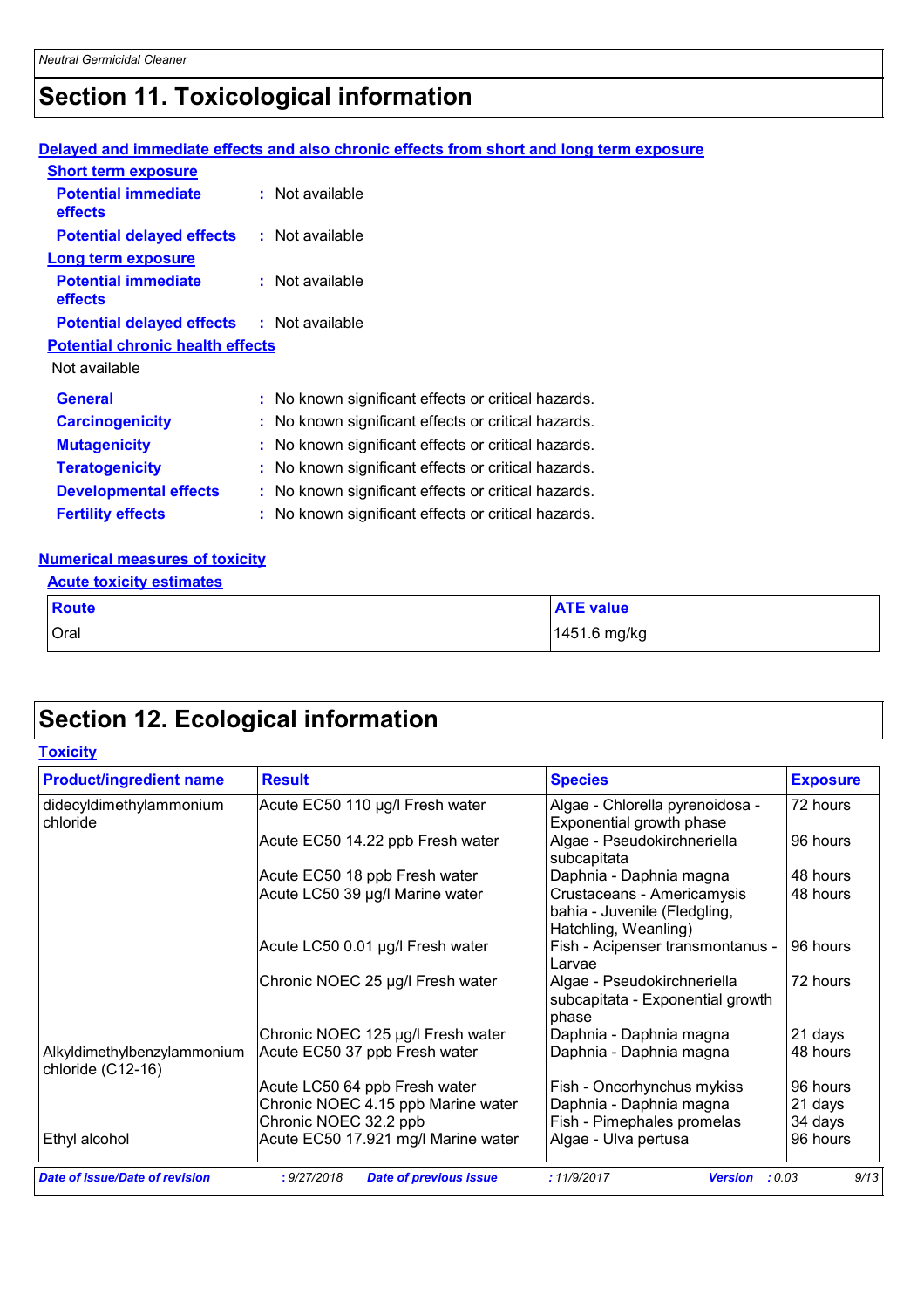### **Section 12. Ecological information**

| Acute EC50 2000 µg/l Fresh water    | Daphnia - Daphnia magna                                                                                                                                                                                                                                                                                                                                            | 48 hours                                                                                                                                                                                                                                                                                           |
|-------------------------------------|--------------------------------------------------------------------------------------------------------------------------------------------------------------------------------------------------------------------------------------------------------------------------------------------------------------------------------------------------------------------|----------------------------------------------------------------------------------------------------------------------------------------------------------------------------------------------------------------------------------------------------------------------------------------------------|
| Acute LC50 25500 µg/l Marine water  | Crustaceans - Artemia                                                                                                                                                                                                                                                                                                                                              | 48 hours                                                                                                                                                                                                                                                                                           |
|                                     | franciscana - Larvae                                                                                                                                                                                                                                                                                                                                               |                                                                                                                                                                                                                                                                                                    |
|                                     |                                                                                                                                                                                                                                                                                                                                                                    | 4 days                                                                                                                                                                                                                                                                                             |
|                                     |                                                                                                                                                                                                                                                                                                                                                                    | 96 hours                                                                                                                                                                                                                                                                                           |
| Chronic NOEC 0.375 ul/L Fresh water | Fish - Gambusia holbrooki -                                                                                                                                                                                                                                                                                                                                        | 12 weeks                                                                                                                                                                                                                                                                                           |
|                                     | Larvae                                                                                                                                                                                                                                                                                                                                                             |                                                                                                                                                                                                                                                                                                    |
|                                     |                                                                                                                                                                                                                                                                                                                                                                    | 96 hours                                                                                                                                                                                                                                                                                           |
|                                     |                                                                                                                                                                                                                                                                                                                                                                    |                                                                                                                                                                                                                                                                                                    |
|                                     |                                                                                                                                                                                                                                                                                                                                                                    | 96 hours                                                                                                                                                                                                                                                                                           |
|                                     |                                                                                                                                                                                                                                                                                                                                                                    |                                                                                                                                                                                                                                                                                                    |
|                                     |                                                                                                                                                                                                                                                                                                                                                                    | 48 hours                                                                                                                                                                                                                                                                                           |
|                                     | dubia - Neonate                                                                                                                                                                                                                                                                                                                                                    |                                                                                                                                                                                                                                                                                                    |
|                                     |                                                                                                                                                                                                                                                                                                                                                                    | 48 hours                                                                                                                                                                                                                                                                                           |
|                                     | Neonate                                                                                                                                                                                                                                                                                                                                                            |                                                                                                                                                                                                                                                                                                    |
|                                     |                                                                                                                                                                                                                                                                                                                                                                    | 96 hours                                                                                                                                                                                                                                                                                           |
|                                     |                                                                                                                                                                                                                                                                                                                                                                    | 96 hours                                                                                                                                                                                                                                                                                           |
|                                     |                                                                                                                                                                                                                                                                                                                                                                    |                                                                                                                                                                                                                                                                                                    |
|                                     |                                                                                                                                                                                                                                                                                                                                                                    | 21 days                                                                                                                                                                                                                                                                                            |
|                                     | Neonate                                                                                                                                                                                                                                                                                                                                                            |                                                                                                                                                                                                                                                                                                    |
|                                     | Acute LC50 42000 µg/l Fresh water<br>Chronic NOEC 4.995 mg/l Marine water<br>Acute LC50 486000 µg/l Fresh water<br>Alcohols, C12-15, ethoxylated Acute EC50 0.7 mg/l Fresh water<br>Acute EC50 0.39 mg/l Fresh water<br>Acute EC50 302 µg/l Fresh water<br>Acute LC50 1400 µg/l Fresh water<br>Chronic NOEC 1 mg/l Fresh water<br>Chronic NOEC 83 µg/l Fresh water | Fish - Oncorhynchus mykiss<br>Algae - Ulva pertusa<br>Fish - Lepomis macrochirus<br>Algae - Pseudokirchneriella<br>subcapitata<br>Crustaceans - Ceriodaphnia<br>Daphnia - Daphnia magna -<br>Fish - Pimephales promelas<br>Algae - Pseudokirchneriella<br>subcapitata<br>Daphnia - Daphnia magna - |

#### **Persistence and degradability**

Not available

#### **Bioaccumulative potential**

| <b>Product/ingredient name</b>             | $LoaPow$ | <b>BCF</b> | <b>Potential</b> |
|--------------------------------------------|----------|------------|------------------|
| Ethyl alcohol                              | $-0.35$  |            | low              |
| tetrasodium ethylene diamine   5.01        |          | 1.8        | low              |
| Itetraacetate                              |          |            |                  |
| Alcohols, C12-15, ethoxylated 2.03 to 6.24 |          | 237        | low              |

#### **Mobility in soil**

**Soil/water partition coefficient (KOC) :** Not available

**Other adverse effects** : No known significant effects or critical hazards.

### **Section 13. Disposal considerations**

The generation of waste should be avoided or minimized wherever possible. Disposal of this product, solutions and any by-products should at all times comply with the requirements of environmental protection and waste disposal legislation and any regional local authority requirements. Dispose of surplus and non-recyclable products via a licensed waste disposal contractor. Waste should not be disposed of untreated to the sewer unless fully compliant with the requirements of all authorities with jurisdiction. Waste packaging should be recycled. Incineration or landfill should only be considered when recycling is not feasible. This material and its container must be disposed of in a safe way. Care should be taken when handling emptied containers that have not been cleaned or rinsed out. Empty containers or liners may retain some product residues. Avoid dispersal of spilled material and runoff and contact with soil, waterways, drains and sewers. **Disposal methods :**

|  | Date of issue/Date of revision | : 9/27/2018 | <b>Date of previous issue</b> | .11/9/2017 | Version<br>:0.03 |  | 10/13 |
|--|--------------------------------|-------------|-------------------------------|------------|------------------|--|-------|
|--|--------------------------------|-------------|-------------------------------|------------|------------------|--|-------|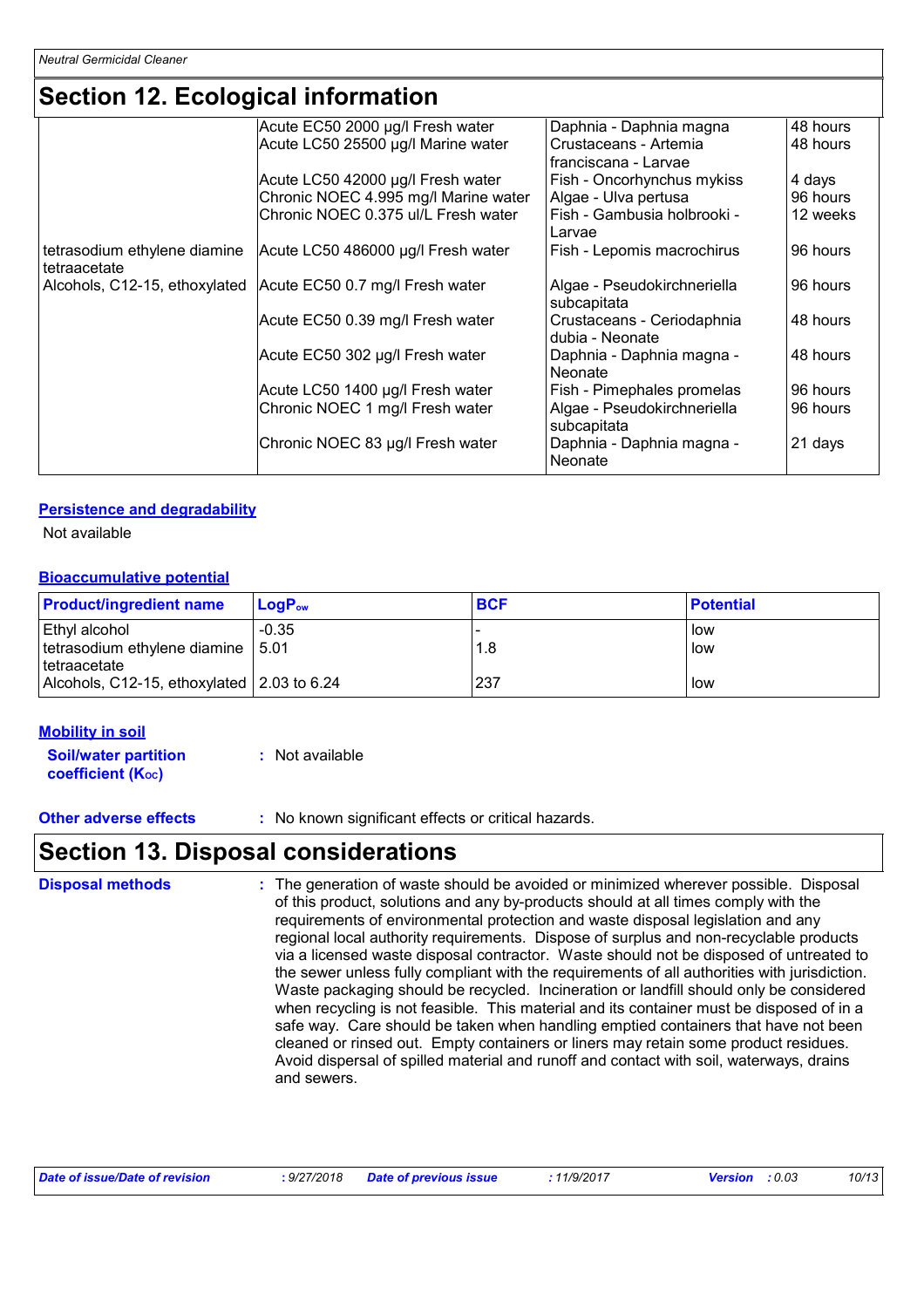# **Section 14. Transport information**

|                                      | <b>DOT Classification</b>                                                                                                                                                                            | <b>IMDG</b>                                                                      | <b>IATA</b>                                                                      |
|--------------------------------------|------------------------------------------------------------------------------------------------------------------------------------------------------------------------------------------------------|----------------------------------------------------------------------------------|----------------------------------------------------------------------------------|
| <b>UN number</b>                     | <b>UN1903</b>                                                                                                                                                                                        | <b>UN1903</b>                                                                    | <b>UN1903</b>                                                                    |
| <b>UN proper shipping</b><br>name    | Disinfectants, Liquid,<br>Corrosive, N.O.S.<br>(Quaternary Ammonium<br>Compound)                                                                                                                     | Disinfectants, Liquid,<br>Corrosive, N.O.S.<br>(Quaternary Ammonium<br>Compound) | Disinfectants, Liquid,<br>Corrosive, N.O.S.<br>(Quaternary Ammonium<br>Compound) |
| <b>Transport hazard</b><br>class(es) | 8                                                                                                                                                                                                    | 8                                                                                | 8                                                                                |
| <b>Packing group</b>                 | Ш                                                                                                                                                                                                    | Ш                                                                                | $\mathbf{III}$                                                                   |
| <b>Environmental</b><br>hazards      | No.                                                                                                                                                                                                  | No.                                                                              | No.                                                                              |
| <b>Additional</b><br>information     | This product can be<br>shipped as a limited<br>quantity in containers<br>equal to or less than 1.3<br>gallons (5 liters) - 49CFR<br>Part 173.154 Exceptions<br>for Class 8 (corrosive<br>materials). |                                                                                  |                                                                                  |

**Special precautions for user : Transport within user's premises:** always transport in closed containers that are upright and secure. Ensure that persons transporting the product know what to do in the event of an accident or spillage.

**Transport in bulk according :** Not available **to Annex II of MARPOL and the IBC Code**

### **Section 15. Regulatory information**

| <b>U.S. Federal regulations</b>                                                   | : United States inventory (TSCA 8b): All components are listed or exempted.                                                                                                                                                                                                                                                                             |  |  |  |  |
|-----------------------------------------------------------------------------------|---------------------------------------------------------------------------------------------------------------------------------------------------------------------------------------------------------------------------------------------------------------------------------------------------------------------------------------------------------|--|--|--|--|
| <b>EPA Registered</b><br><b>Disinfectant Products</b>                             | Hazard and caution statements required under the OSHA 2012 requiations may be different from those required by<br>the EPA FIFRA regulations for registered disinfectant products. Please refer to the EPA registered disinfectant<br>label for this product for the appropriate hazard and caution statements required under the EPA FIFRA requlations. |  |  |  |  |
| <b>Clean Air Act Section 112</b><br>(b) Hazardous Air<br><b>Pollutants (HAPs)</b> | Not listed                                                                                                                                                                                                                                                                                                                                              |  |  |  |  |
| <b>SARA 311/312</b>                                                               |                                                                                                                                                                                                                                                                                                                                                         |  |  |  |  |
| <b>Classification</b>                                                             | : Immediate (acute) health hazard                                                                                                                                                                                                                                                                                                                       |  |  |  |  |
| <b>Composition/information on ingredients</b>                                     |                                                                                                                                                                                                                                                                                                                                                         |  |  |  |  |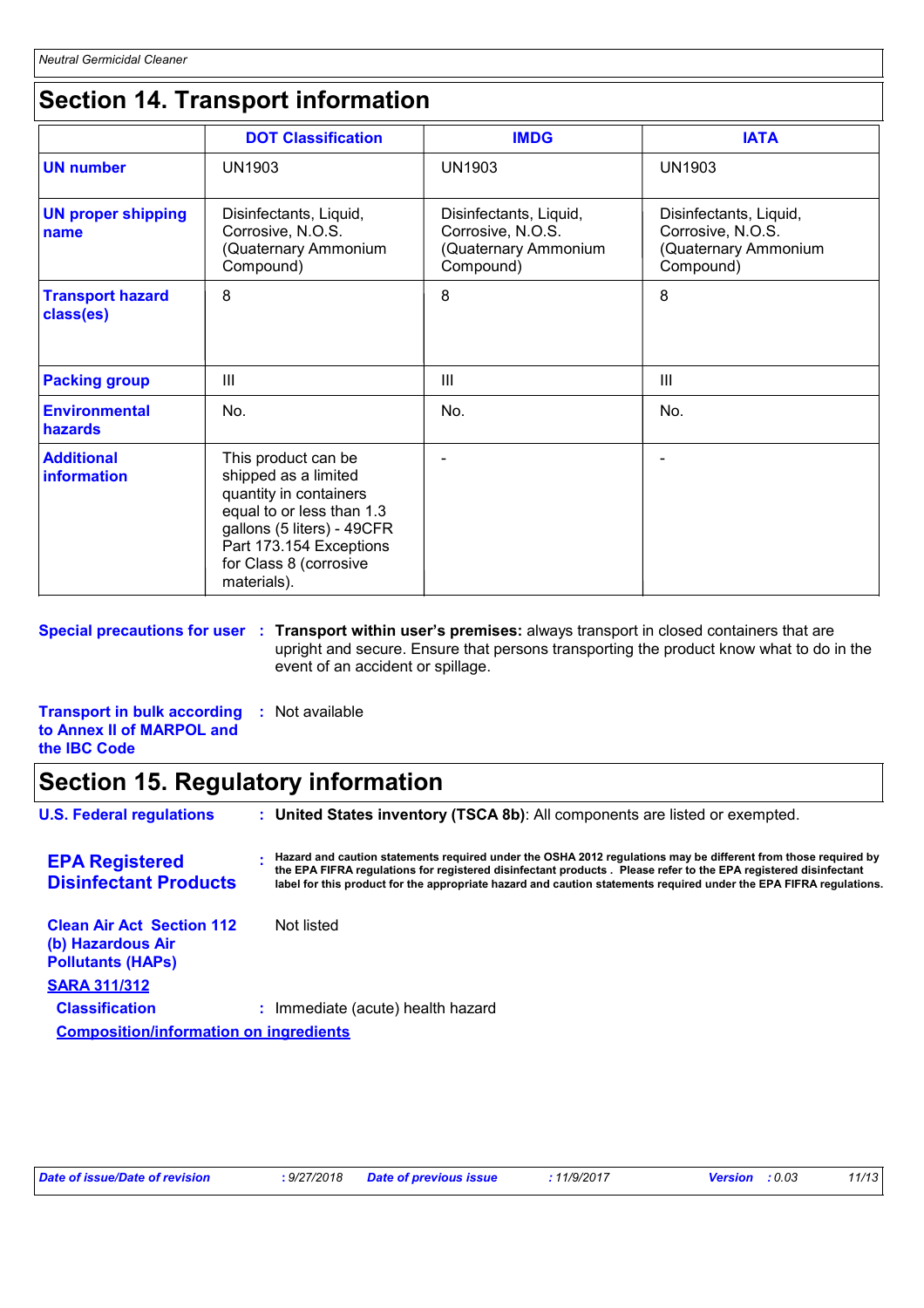### **Section 15. Regulatory information**

| <b>Name</b>                                                                          | $\frac{9}{6}$       | <b>Fire</b><br>hazard | <b>Sudden</b><br>release of<br><b>pressure</b> | <b>Reactive</b> | <b>Immediate</b><br>(acute)<br>health<br>hazard | <b>Delayed</b><br>(chronic)<br>health<br>hazard |
|--------------------------------------------------------------------------------------|---------------------|-----------------------|------------------------------------------------|-----------------|-------------------------------------------------|-------------------------------------------------|
| didecyldimethylammonium chloride<br>Alkyldimethylbenzylammonium<br>chloride (C12-16) | $5 - 10$<br>$1 - 5$ | No.<br>INo.           | No.<br>No.                                     | No.<br>No.      | Yes.<br>Yes.                                    | No.<br>No.                                      |
| Ethyl alcohol<br>tetrasodium ethylene diamine<br>tetraacetate                        | $1 - 5$<br>$1 - 5$  | Yes.<br>Yes.          | No.<br>No.                                     | No.<br>No.      | Yes.<br>Yes.                                    | No.<br>No.                                      |
| Alcohols, C12-15, ethoxylated                                                        | $1 - 5$             | No.                   | No.                                            | No.             | Yes.                                            | No.                                             |

#### **State regulations**

**International regulations**

**History**

**Canada inventory :** All components are listed or exempted.

### **Section 16. Other information**

#### **Hazardous Material Information System (U.S.A.)**



**Caution: HMIS® ratings are based on a 0-4 rating scale, with 0 representing minimal hazards or risks, and 4 representing significant hazards or risks. Although HMIS® ratings and the associated label are not required on SDSs or products leaving a facility under 29 CFR 1910.1200, the preparer may choose to provide them. HMIS® ratings are to be used with a fully implemented HMIS® program. HMIS® is a registered trademark and service mark of the American Coatings Association, Inc.**

**The customer is responsible for determining the PPE code for this material. For more information on HMIS® Personal Protective Equipment (PPE) codes, consult the HMIS® Implementation Manual.**

**National Fire Protection Association (U.S.A.)**



**Reprinted with permission from NFPA 704-2001, Identification of the Hazards of Materials for Emergency Response Copyright ©1997, National Fire Protection Association, Quincy, MA 02269. This reprinted material is not the complete and official position of the National Fire Protection Association, on the referenced subject which is represented only by the standard in its entirety.**

**Copyright ©2001, National Fire Protection Association, Quincy, MA 02269. This warning system is intended to be interpreted and applied only by properly trained individuals to identify fire, health and reactivity hazards of chemicals. The user is referred to certain limited number of chemicals with recommended classifications in NFPA 49 and NFPA 325, which would be used as a guideline only. Whether the chemicals are classified by NFPA or not, anyone using the 704 systems to classify chemicals does so at their own risk.**

| <u><b>HISWIY</b></u><br>Date of printing | : 9/27/2018 |
|------------------------------------------|-------------|
| Date of issue/Date of<br>revision        | : 9/27/2018 |
| Date of previous issue                   | : 11/9/2017 |

*Date of issue/Date of revision* **:** *9/27/2018 Date of previous issue : 11/9/2017 Version : 0.03 12/13*